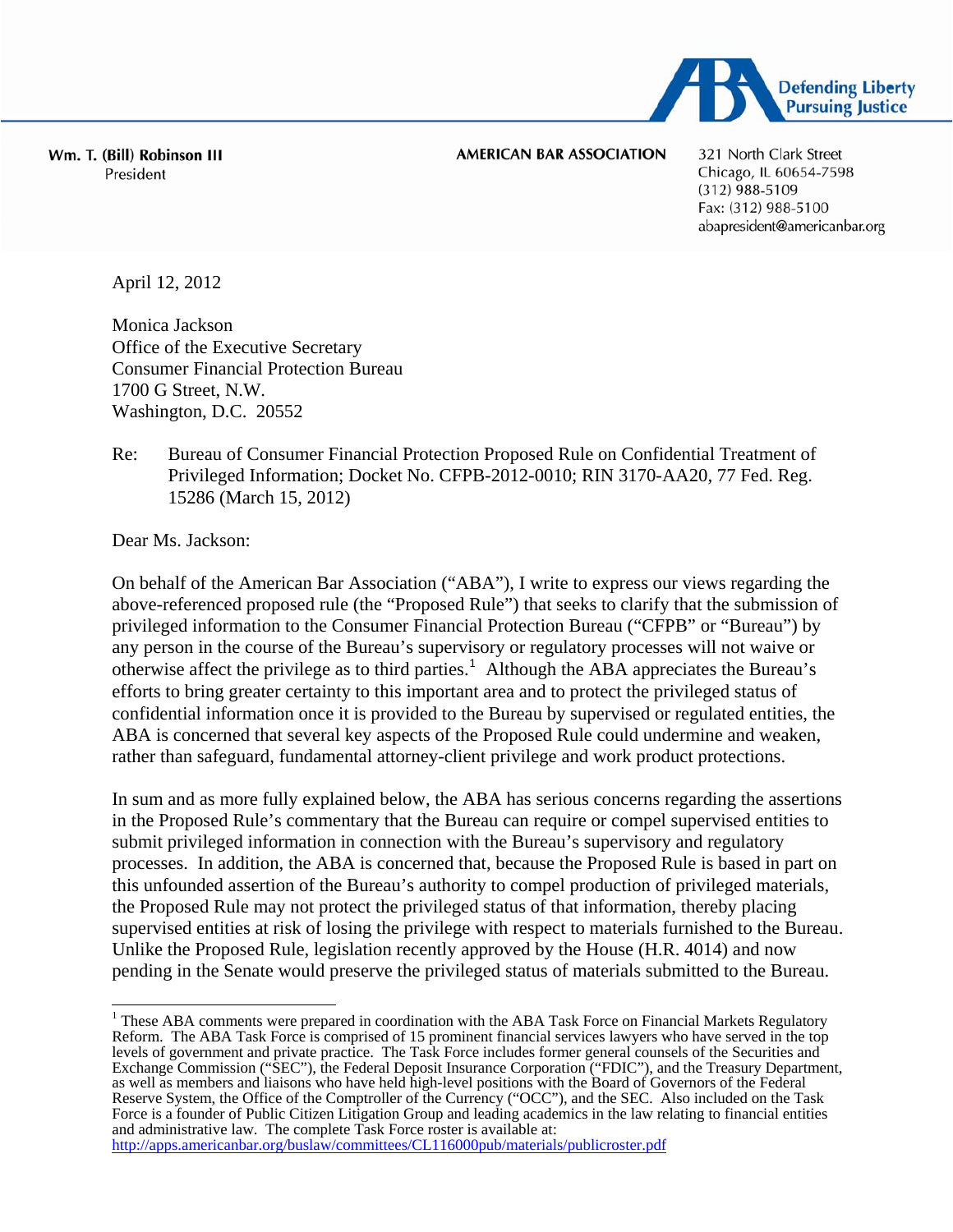The ABA therefore urges the Bureau to withdraw the Proposed Rule and to encourage Congress to promptly enact the legislation as the best means to address and resolve the problem of third-party privilege waiver.

## The Importance of the Attorney-Client Privilege and the Work Product Doctrine and the ABA's Long-Standing Efforts to Protect these Fundamental Rights

The attorney-client privilege is a bedrock legal principle that enables individual and organizational clients to communicate with their lawyers in confidence and encourages clients to seek out and obtain guidance enabling them to conform their conduct to the law. The privilege also facilitates self-investigation into past conduct to identify shortcomings and remedy problems, to the benefit of society at large. The work product doctrine underpins our adversarial justice system and allows attorneys to prepare for litigation without fear that their work product and mental impressions will be revealed to adversaries, to the detriment of their clients. The ABA strongly supports the preservation of the attorney-client privilege and the work product doctrine and opposes governmental policies, practices and procedures that may have the effect of eroding these protections.[2](#page-1-0)

Since 2004, the ABA and numerous State and local bar associations have worked closely with a broad coalition of business and legal groups—ranging from the U.S. Chamber of Commerce to the ACLU—to challenge and attempt to reverse or modify Federal agency policies that seek to require or pressure companies to waive their attorney-client privilege and work product protections during investigations and other agency proceedings. These policies include the Justice Department's "Holder" and "Thompson" memoranda, the SEC's "Seaboard Report," and similar policies adopted by numerous other agencies.

Towards that end, the ABA and various representatives of the coalition testified several times before the Senate and House Judiciary Committees in 2006 and 2007 and expressed both their serious concerns over these policies and their support for legislation to prohibit all Federal agencies from seeking waiver of the privilege or work product protections.<sup>[3](#page-1-1)</sup> In addition, the ABA sent letters to the Justice Department ("DOJ") (May 2006); the U.S. Sentencing Commission (March 2006); the Commodity Futures Trading Commission ("CFTC") (July 2006); the Department of Housing and Urban Development ("HUD") (December 2006 and February 2011); the SEC (February 2007); the General Services Administration ("GSA"), the Defense Department and the National Aeronautics and Space Administration ("NASA") (June 2008); the Treasury

 $\overline{a}$ <sup>2</sup> *See* ABA Resolution 111, adopted by the ABA House of Delegates in August 2005, available at

<span id="page-1-1"></span><span id="page-1-0"></span>[http://www.americanbar.org/content/dam/aba/directories/policy/2005\\_am\\_111.authcheckdam.pdf.](http://www.americanbar.org/content/dam/aba/directories/policy/2005_am_111.authcheckdam.pdf)<br><sup>[3](http://www.americanbar.org/content/dam/aba/directories/policy/2005_am_111.authcheckdam.pdf)</sup> In November 2007, the House of Representatives overwhelmingly approved the "Attorney-Client Privilege Protection Act" (H.R. 3013), which would prohibit all Federal agencies from seeking the production of information or materials protected by the attorney-client privilege or the work product doctrine. While the bill has not yet been enacted into law, the House action in 2007—and the reintroduction of the same bill during the  $11<sup>th</sup>$  Congress by House Judiciary Committee Chairman Lamar Smith (R-TX) and Ranking Member John Conyers (D-MI) as H.R. 4326—demonstrate the strong and ongoing bipartisan opposition in Congress to Federal agency policies seeking waiver of the privilege.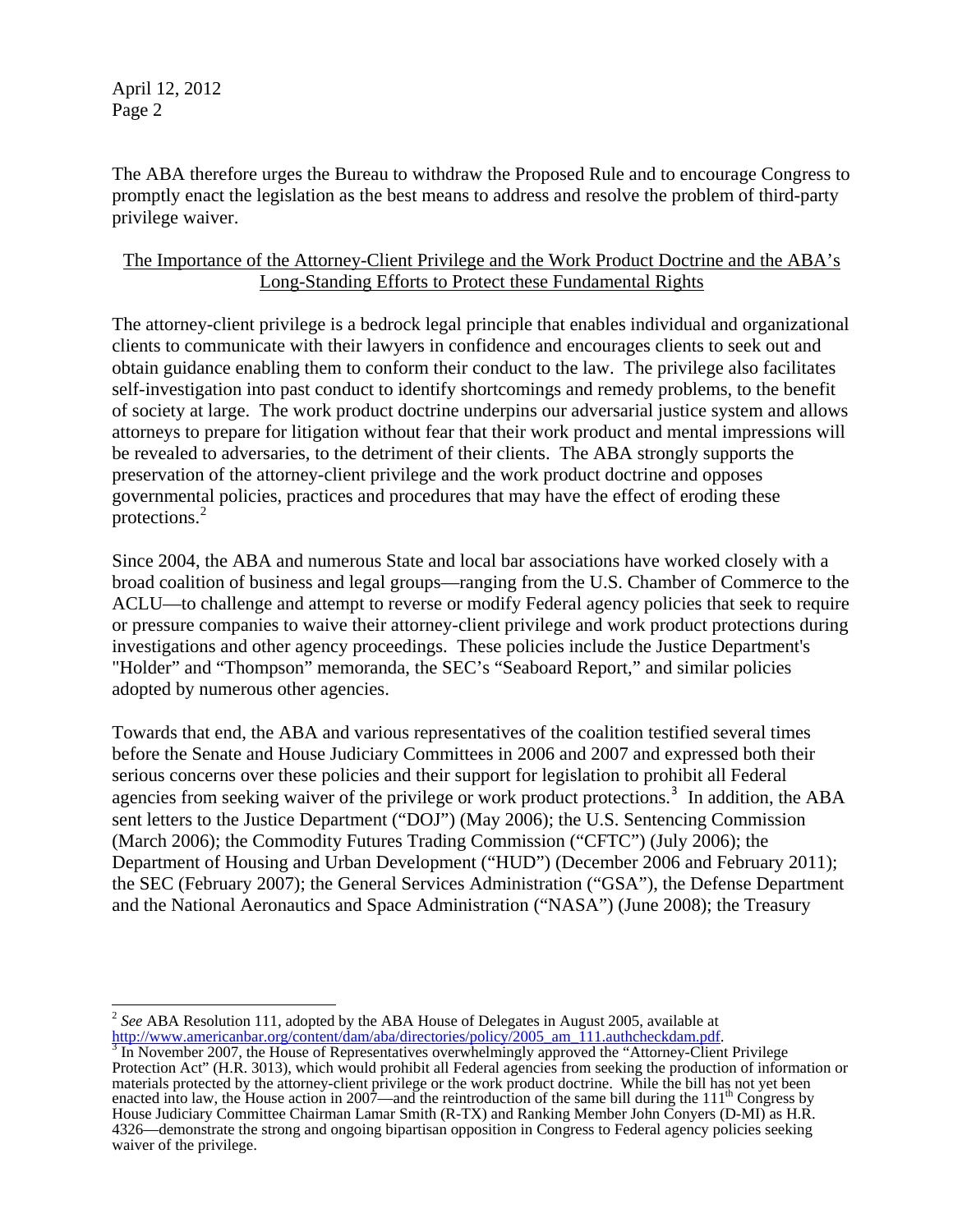Department's Office of Foreign Assets Control (November 2008); the Internal Revenue Service (May 2010), and other agencies urging them to reverse their various privilege waiver policies.<sup>[4](#page-2-0)</sup>

These efforts by the ABA and its State and local bar, coalition, and congressional allies over the past 8 years demonstrate the legal and business communities' strong commitment to preserving the attorney-client privilege and the work product doctrine and their serious concerns over Federal agency policies that would erode these important legal protections. As explained in more detail below, DOJ, the Sentencing Commission, the CFTC and numerous other agencies responded favorably to these concerns by reversing or substantially modifying their privilege waiver policies in order to better protect these fundamental legal rights.<sup>[5](#page-2-1)</sup>

## The Bureau's Proposed Rule on Confidential Treatment of Privileged Information

In the Proposed Rule, the Bureau has proposed several amendments to 12 CFR part 1070, subpart D, in an effort to provide greater certainty regarding confidential treatment of privileged information submitted to the Bureau in the course of its supervisory or regulatory processes. First, Proposed Section 1070.48 ("Privileges Not Affected by Disclosure to the CFPB") seeks to protect the privileged status of information that supervised and regulated entities provide to the Bureau by clarifying that such submissions will not result in waiver as to third parties. Proposed Section 1070.48 provides in pertinent part as follows:

The submission by any person of any information to the CFPB for any purpose in the course of any supervisory or regulatory process of the CFPB shall not be construed as waiving, destroying, or otherwise affecting any privilege such person may claim with respect to such information under Federal or State law as to any person or entity other than the CFPB.... $^6$  $^6$ 

Second, the Proposed Rule also seeks to clarify that when the Bureau receives privileged information from a supervised or regulated entity and then shares the information with another governmental agency, the privilege would not be waived as to third parties. In particular, proposed Section 1070.47(c) ("Non-waiver") provides in pertinent part as follows:

The CFPB shall not be deemed to have waived any privilege applicable to any information by transferring that information to, or permitting that information to be used by, any Federal or State agency....<sup>[7](#page-2-3)</sup>

In explaining the need for the Proposed Rule, the CFPB states that Title X of the Dodd-Frank Act granted it the authority to supervise insured depository institutions and credit unions with assets over \$10 billion, those entities' affiliates and service providers, and certain non-depository

<span id="page-2-0"></span><sup>&</sup>lt;sup>4</sup> The ABA's and the coalition's various letters, comments, and testimony to Congress and to these Federal agencies, as well as the agencies' original and revised policies and the text of H.R. 3013 and H.R. 4326, are available at [http://www.americanbar.org/advocacy/governmental\\_legislative\\_work/priorities\\_policy/independence\\_of\\_the\\_legal\\_p](http://www.americanbar.org/advocacy/governmental_legislative_work/priorities_policy/independence_of_the_legal_profession/acprivilege.html) [rofession/acprivilege.html](http://www.americanbar.org/advocacy/governmental_legislative_work/priorities_policy/independence_of_the_legal_profession/acprivilege.html)<br> $\frac{5}{3}$  See discussion below at pages 7-8 and footnote 18.

<span id="page-2-1"></span>

<span id="page-2-2"></span><sup>&</sup>lt;sup>6</sup> See Proposed Rule, 77 Fed. Reg. at 15287.<br><sup>7</sup> See id. at 15289.

<span id="page-2-3"></span>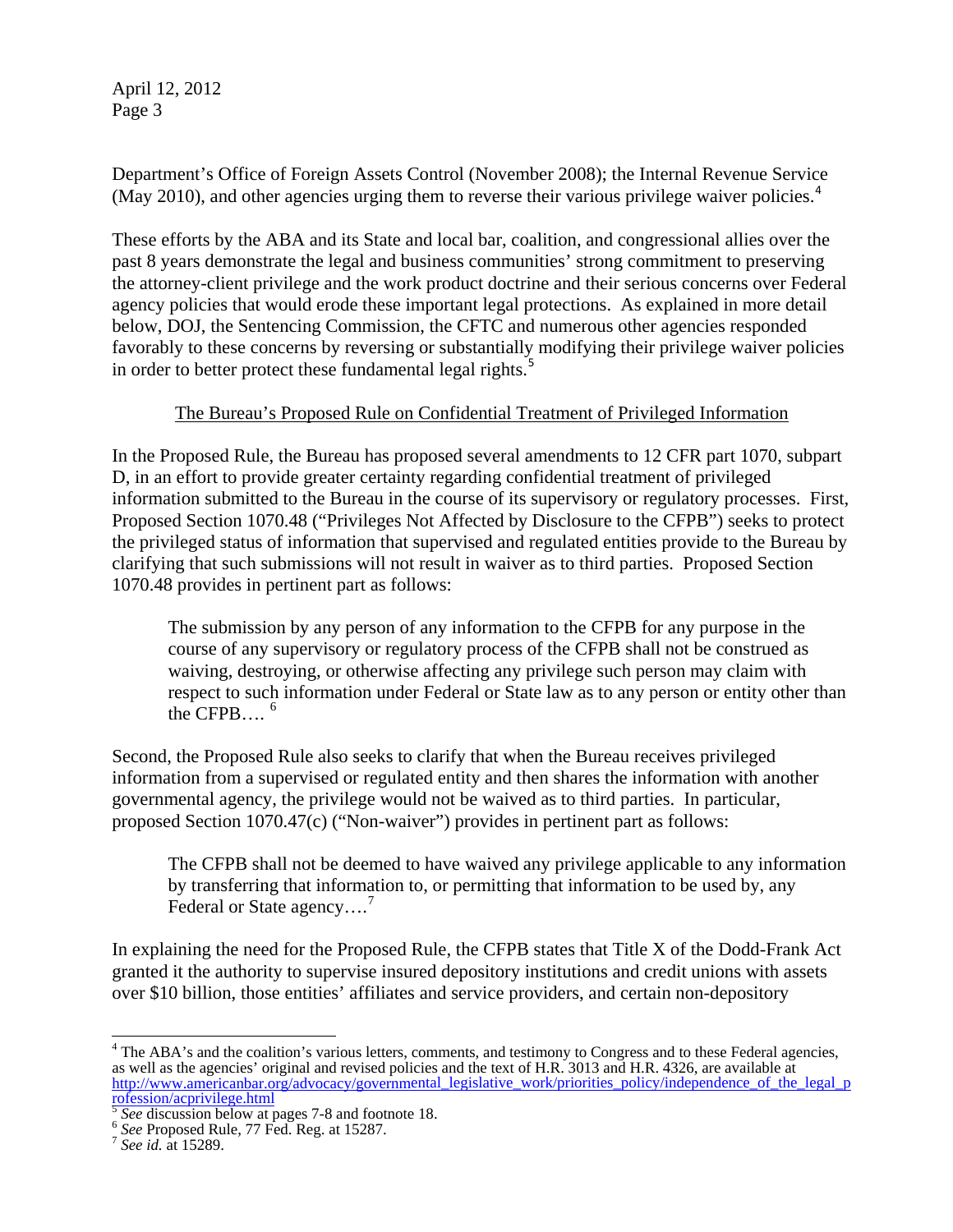institutions.<sup>[8](#page-3-0)</sup> The Bureau further notes that "in exercising its supervisory authority, the Bureau will at times request from its supervisory entities information that may be subject to one or more statutory or common law privileges, including, for example, the attorney-client privilege and attorney work product protection."<sup>[9](#page-3-1)</sup> Because Congress in the Dodd-Frank Act did not explicitly address the issue of whether the submission of privileged information to the Bureau in the course of its supervisory or regulatory processes would waive the privilege as to third parties—nor the related issue of whether the Bureau's sharing of privileged information with other Federal or State governmental entities would result in third-party waiver—the Bureau issued the Proposed Rule in an effort to clarify both of these important issues.

# The ABA's Concerns Regarding the Bureau's Proposed Rule

Although the ABA recognizes and appreciates the CFPB's efforts to preserve the privileged status of information that supervised entities submit to the Bureau, the ABA nonetheless opposes the Proposed Rule for several important reasons.

1. The Bureau Lacks Legal Authority to Compel Supervised Entities to Submit Information and Materials Protected by the Attorney-Client Privilege and the Work Product Doctrine

The ABA has serious concerns regarding language in the Proposed Rule stating that the Bureau has the legal authority to force both depository and non-depository entities it supervises to produce information protected by the attorney-client privilege and the work product doctrine. In particular, the ABA disagrees with the Bureau's position that it may *require* or *compel* entities to submit these privileged materials as part of the Bureau's supervisory or regulatory processes<sup>[10](#page-3-2)</sup> and that "…like the prudential regulators, its supervisory authority encompasses the authority to compel supervised entities to provide privileged information…and the same reasoning applies to the Bureau's supervisory authority over other entities."<sup>[11](#page-3-3)</sup> The ABA also takes exception to the Bureau's reasoning that "a supervised entity's submission of privileged information to the Bureau in response to a request is not a voluntary disclosure that would result in the waiver of any applicable privilege."[12](#page-3-4) In our view, these claims are not legally sound and if such purported authority were exercised by the Bureau, it would erode fundamental attorney-client privilege and work product protections.

Contrary to the Bureau's position, the Dodd-Frank Act does not grant the Bureau the authority to compel supervised entities to produce privileged or work product protected materials. Title X of the Dodd-Frank Act explicitly grants the CFPB the authority to monitor supervised entities, collect information about those entities, prescribe rules regarding the confidential treatment of such information, $^{13}$  $^{13}$  $^{13}$  and prescribe certain other rules that are necessary or appropriate to enable the

 $\overline{a}$ 

<span id="page-3-3"></span><span id="page-3-2"></span>

<span id="page-3-1"></span><span id="page-3-0"></span><sup>&</sup>lt;sup>8</sup> *See id.* at 15286.<br><sup>9</sup> *Id.*<br><sup>10</sup> *See id.* at 15286-15288.<br><sup>11</sup> *See id.* at 15288. Similarly, the ABA disagrees with the Bureau's position that when supervised entities "employ inside or outside counsel to conduct analyses regarding whether the entity is in compliance with Federal consumer financial law…the Bureau may require access to these analyses, which may be subject to the attorney-client privilege…." See id. at 15287.

<span id="page-3-5"></span><span id="page-3-4"></span>privilege…." *See id.* at 15287. 12 *See id.* at 15288. 13 *See e.g.*, Dodd-Frank Act § 1022(c).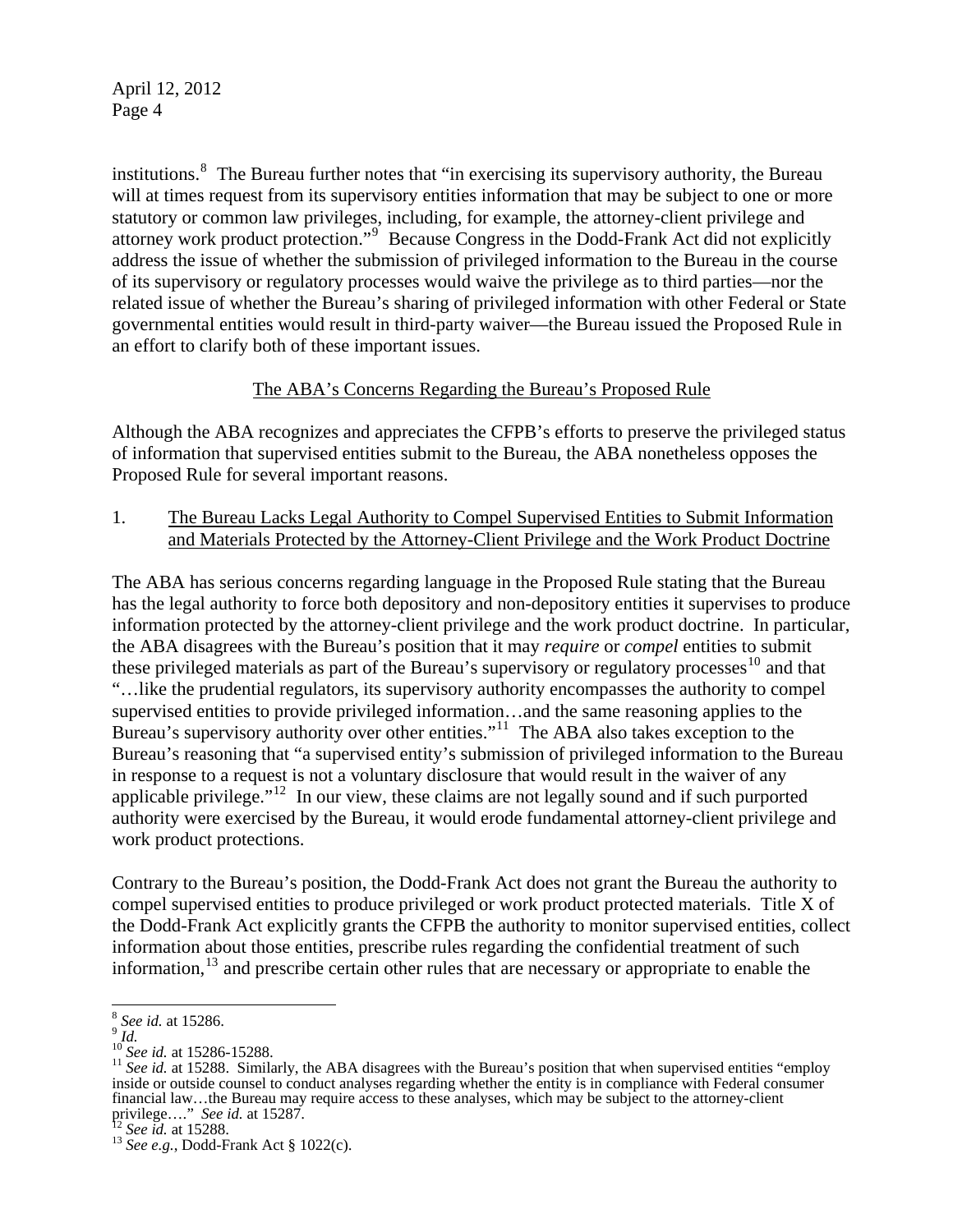Bureau to administer the Federal consumer protection laws.<sup>[14](#page-4-0)</sup> However, nothing in the Dodd-Frank Act nor any other Federal statute grants the Bureau the authority to compel or require supervised entities to submit privileged or work product protected information. Although the ABA understands that banks often produce privileged materials to Federal banking agencies when requested to do so during examinations, the ABA is not aware of any reported Federal appellate court case holding that Federal banking regulators—or any other Federal agencies—can require production of privileged materials, nor do the Federal banking statutes contain such authority. Furthermore, the application of this alleged agency authority to compel production of privileged information with regard to non-banks is wholly unprecedented.

In apparent recognition of this lack of statutory or appellate court authority, the Bureau cites to three Federal district court opinions in the Proposed Rule—all of which were written by magistrate judges and only one of which is published—in support of its claim that a bank or savings and loan does not waive its privileges as to third parties by producing information to bank examiners because the submissions were required and hence not voluntary.<sup>[15](#page-4-1)</sup> In each of these cases, the court sought to protect the privilege against claims of third-party waiver by concluding that the materials were not produced "voluntarily," but none of the cases involved a supervised entity challenging the banking agency's alleged authority to compel the entity to produce the privileged information in the first place. Because the magistrate judge opinions cited by the Bureau have no binding effect beyond those individual district courts and do not even directly address the issue of the Bureau's (or any other banking agency's) alleged authority to require supervised and regulated entities to waive their privileges and produce such information to the regulators, this authority cited by the Bureau is inconclusive at best.

The Bureau's claim that, just as with the prudential banking regulators like the FDIC and the OCC, it has the authority to compel production of privileged materials and the submission of such privileged materials by supervised entities therefore is involuntary is also undermined by Congress' determination to codify the selective waiver doctrine with regard to privileged information submitted to certain enumerated banking regulators. Section 607 of the Financial Services Regulatory Relief Act, enacted by Congress in October 2006, and codified as 12 U.S.C. § 1828(x), provides as follows:

The submission by any person of any information to any Federal banking agency . . . shall not be construed as waiving, destroying, or otherwise affecting any privilege such person may claim with respect to such information under Federal or State law as to any person or entity other than such agency . . . .

By enacting 12 U.S.C.  $\S$  1828(x), Congress clarified that any privileged or work product protected materials that banks share with Federal banking agencies remain privileged as to all other parties. However, the fact that Congress believed a statute was necessary to establish this protection

<sup>&</sup>lt;sup>14</sup> See Dodd-Frank Act  $$ 1022(b)(1)$ .

<span id="page-4-1"></span><span id="page-4-0"></span><sup>&</sup>lt;sup>15</sup> See Proposed Rule at 15288, citing *Boston Auction Co. v. W. Farm Credit Bank*, 925 F. Supp. 1478 (D. Hawaii 1996), *Vanguard Sav. & Loan Assn. v. Banks,* No. 93-cv-4267, 1995 WL 555871 (E.D. Pa. Sept. 18, 1995), and *United States v. Buco,* Crim. No. 90-10252-H, 1991 WL 82459 (D. Mass. May 13, 1991). The Bureau also cites to an "OCC Interpretive Letter," which like the magistrate judge opinions, has no binding legal effect with respect to the issue of the CFPB's alleged authority to compel production of privileged materials discussed in the Proposed Rule.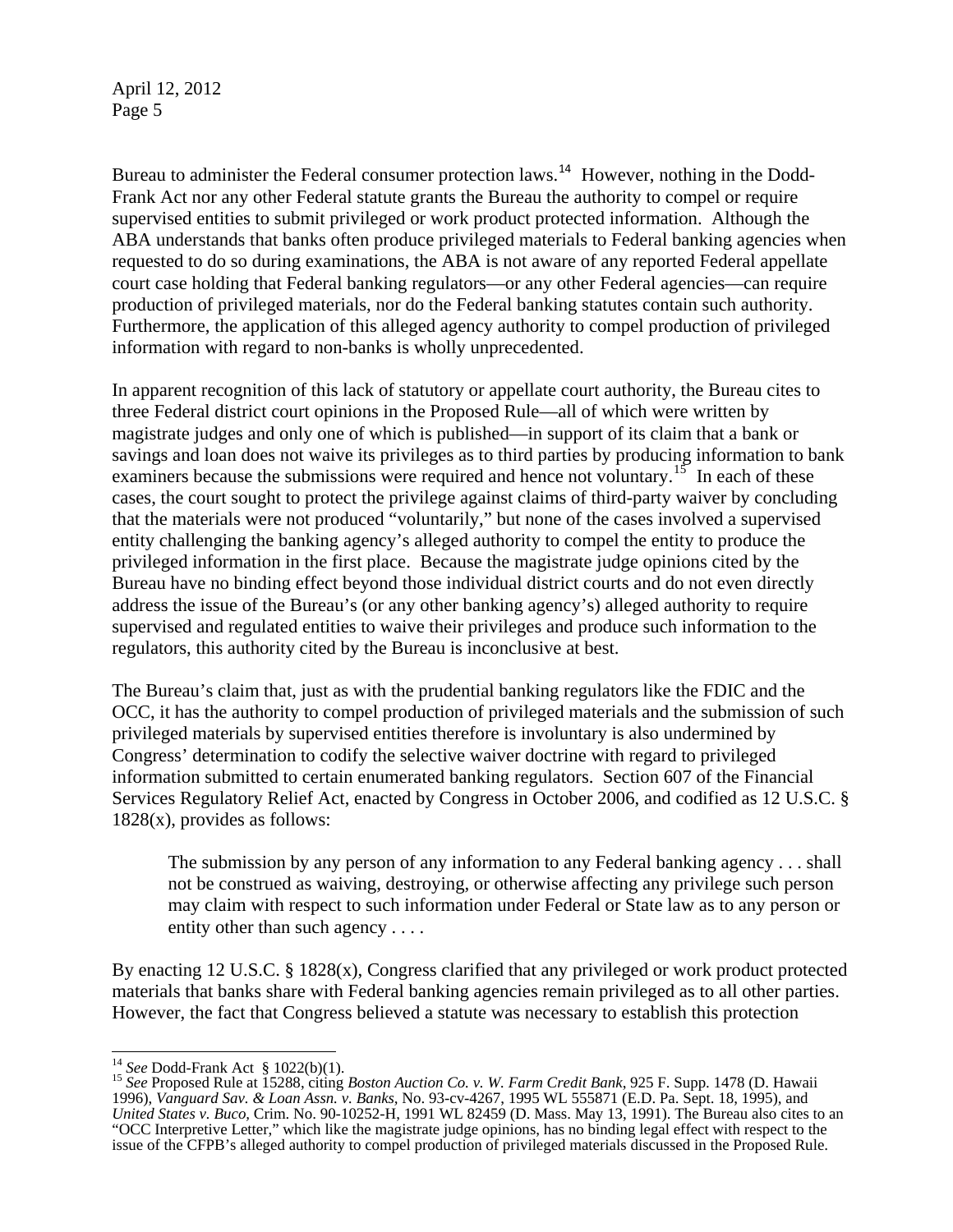undermines the Bureau's claim that such protection is inherent in the Federal regulatory scheme and also undermines the Bureau's underlying premise that submissions of privileged information by supervised entities to Federal banking agencies are legally required and hence involuntary.

2. The Proposed Rule Would Undermine the Attorney-Client Privilege and the Work Product Doctrine, the Confidential Lawyer-Client Relationship, and the Fundamental Right to Counsel

The attorney-client privilege is "the oldest of the privileges for confidential communications known to the common law." *Upjohn Co. v. United States,* 449 U.S. 383, 389 (1981) (citing 8 J. Wigmore, Evidence § 2290). The purpose of the privilege is to "encourage full and frank communication between attorneys and their clients and thereby promote broader public interests in the observance of law and administration of justice." *Upjohn Co.* at 389. *See also Fisher v. United States,* 425 U.S. 391, 403 (1975). This strong rationale for the privilege has been recognized by the U.S. Supreme Court for well over a century and "is founded upon the necessity, in the interest and administration of justice, of the aid of persons having knowledge of the law and skilled in its practice, which assistance can only be safely and readily availed of when free from the consequences or the apprehension of disclosure." *Upjohn Co.* at 389*, citing Hunt v. Blackburn,* 128 U.S. 464, 470 (1888).

Unfortunately, the Bureau's efforts to obtain privileged materials will undermine these fundamental principles in several important respects. First, even if the Bureau cannot require supervised entities to produce privileged and work product protected information and materials, its policy of seeking such information on a regular basis during examinations and other regulatory processes is contrary to the important public policy purposes that the privilege and the work product doctrine serve and could lead to the routine waiver of these protections as to the Bureau.<sup>[16](#page-5-0)</sup> From a practical standpoint, a supervised entity often will have no choice but to waive when requested or instructed to do so, as the prospect of the Bureau labeling the entity as "uncooperative" if it exercises its legal rights and declines to produce the privileged materials could have a profound effect not just on the Bureau's subsequent supervisory and enforcement actions, but also on the entity's public image, stock price, and perceived creditworthiness. Such a policy of routine coerced waiver could seriously undermine and weaken the privilege, because as the U.S. Supreme Court has noted, "an uncertain privilege…is little better than no privilege at all." *Upjohn Co.* at 393.

Second, the Bureau's policy of requiring the submission of privileged and work product protected information may significantly undermine both the confidential lawyer-client relationship and the supervised entities' fundamental right to counsel. Lawyers for banks and other supervised entities play an essential role in helping these entities and their leaders to understand and comply with applicable law. To fulfill this important societal role, lawyers must enjoy the trust and confidence of the entity's officers, directors, and other leaders, and must be provided with all relevant information in an open and uninhibited manner. Only in this way can the lawyer engage in a full

<span id="page-5-0"></span> $\overline{a}$ <sup>16</sup> *See e.g., Frankford Trust Co. v. Advest,* 1995 WL 491300 (E.D. Pa. Aug. 17, 1995)(Bank waived work product privilege as to the FDIC and State banking agency by producing privileged documents during examination and agencies later waived the examination privilege as to third parties by agreeing to produce the documents to them).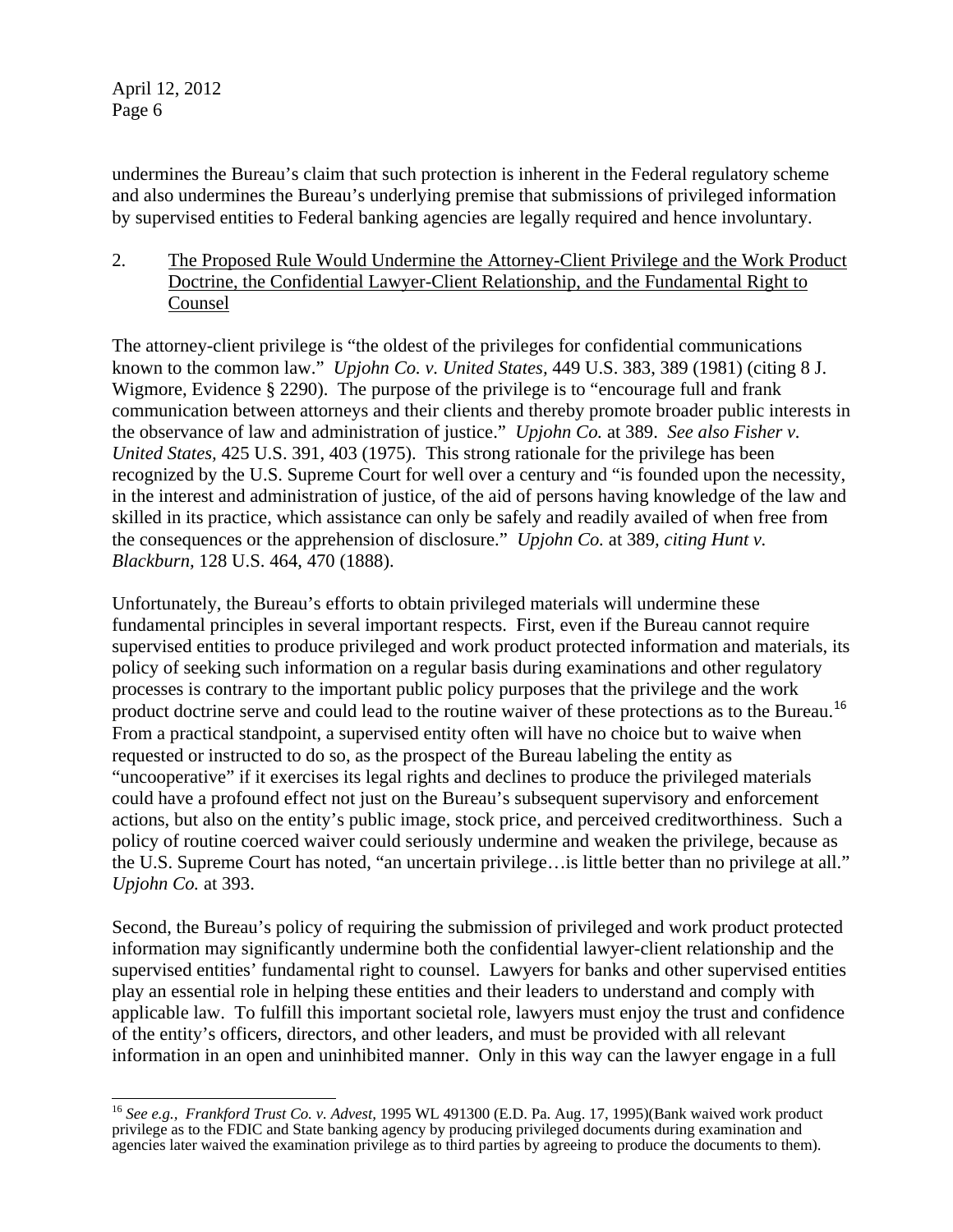and frank discussion of the relevant legal issues with the client's representatives and provide appropriate legal advice to the client.

By pressuring supervised entities to submit privileged and work product protected materials to the Bureau in connection with its supervisory and regulatory processes, the Bureau's policy risks chilling and seriously undermining the confidential lawyer-client relationship. Lawyers and clients alike may lose confidence that their communications will remain confidential. Even the risk that confidential communications may be subject to compelled disclosure would be likely to affect the willingness of clients to be fully candid with their lawyers. In addition, any policy by the Bureau to regularly seek the production of privileged or work product protected materials and information could discourage supervised entities from seeking and obtaining the expert legal representation that they may need, thereby interfering in a substantial way with their fundamental right to counsel.

It is also important to note that while the prudential banking regulators such as the FDIC and the OCC have long taken the position, as the CFPB does in the Proposed Rule, that they can require the depository institutions they supervise to provide access to privileged information during examinations, the Bureau's Proposed Rule goes well beyond the other banking agencies' position by asserting that it can also compel all non-depository institutions it supervises to produce privileged information as well.<sup>[17](#page-6-0)</sup>

This sweeping claim by the Bureau that it can require all entities it supervises and regulates, including both depository institutions and non-depository institutions, to submit privileged materials also runs counter to the clear trend among other leading Federal law enforcement and regulatory agencies that have recently reversed or modified their privilege waiver policies.<sup>[18](#page-6-1)</sup> For example, DOJ replaced its previous privilege waiver policy in August 2008 with new corporate charging guidelines, known informally as the "Filip Memorandum," which direct prosecutors not to require—or even ask—companies and other organizations to produce information or materials protected by the attorney-client privilege or the work product doctrine during investigations. Instead, the revised DOJ policy states that in order to receive cooperation credit during investigations, entities need only produce the relevant factual information. In May 2009, Attorney General Holder strongly endorsed the new policy and noted that DOJ was "engaged in ongoing efforts outside the department to inform investigators and attorneys at other government agencies about the guidelines and are suggesting them as best practices…."

In addition to DOJ, numerous other Federal agencies have also reversed their privilege waiver policies in recent years. For example, the U.S. Sentencing Commission voted unanimously to remove the waiver language from Section 8C2.5 of the Federal Sentencing Guidelines in April 2006, and the CFTC replaced its previous August 2004 waiver policy with a new Enforcement Advisory in March 2007 directing its staff to respect the privilege and work product protections during investigations. In addition, the SEC issued a new Enforcement Manual in January 2010

 $\overline{\phantom{a}}$ 

<span id="page-6-1"></span><span id="page-6-0"></span><sup>&</sup>lt;sup>17</sup> *See* Proposed Rule at 15288.<br><sup>18</sup> Copies of the previous and current privilege waiver policies of DOJ, CFTC, SEC, the Sentencing Commission, and other Federal agencies, the ABA's statements praising the revised polices, and other relevant materials are available at [http://www.americanbar.org/advocacy/governmental\\_legislative\\_work/priorities\\_policy/independence\\_of\\_the\\_legal\\_p](http://www.americanbar.org/advocacy/governmental_legislative_work/priorities_policy/independence_of_the_legal_profession/acprivilege.html) [rofession/acprivilege.html](http://www.americanbar.org/advocacy/governmental_legislative_work/priorities_policy/independence_of_the_legal_profession/acprivilege.html)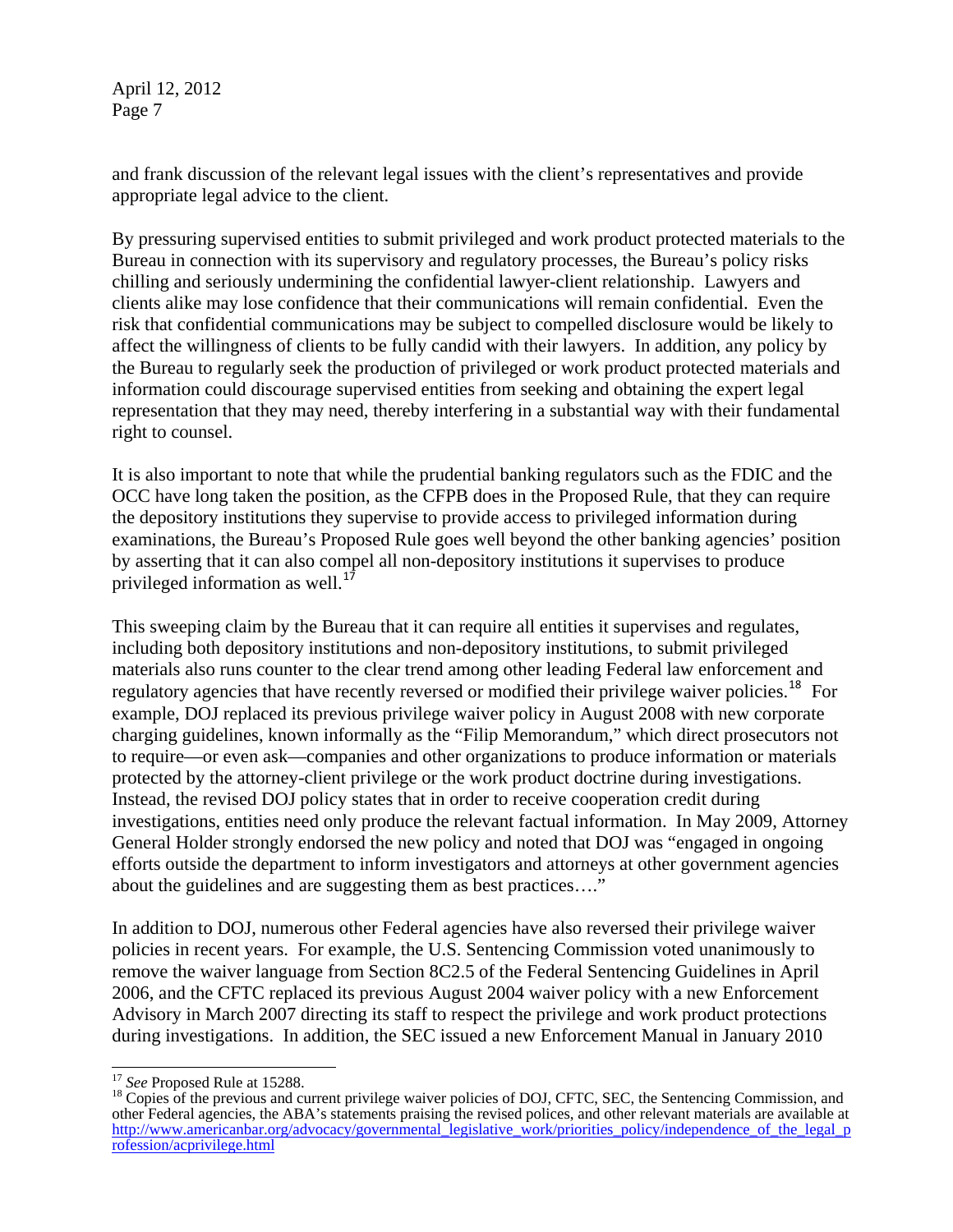that generally prohibits its staff from seeking such waivers. Also, the GSA, the Defense Department and NASA added language to their final Federal Acquisition Regulation on "Contractor Business Ethics Compliance Programs and Disclosure Requirements" in November 2008 that was designed to preserve attorney-client privilege and work product protections during government audits, investigations, and corrective actions involving Federal contractors. Therefore, the Bureau's statements in the Proposed Rule that it will regularly instruct supervised entities to produce privileged materials and thereby waive their privileges as to the Bureau, if not as to third parties, are clearly out of step with the growing consensus among other Federal law enforcement and regulatory agencies on this issue.

### 3. The Proposed Rule is Inadequate and May Not Preserve the Privileged Status of Materials Supervised Entities Submit to the Bureau

In addition to our concerns regarding commentary in the Proposed Rule stating that the Bureau will seek to require supervised entities to submit privileged materials during examinations, the ABA also is concerned that the text of the Proposed Rule will not be effective in preserving the privileged status of materials that supervised entities submit to the Bureau because the Bureau's position is based in part on the incorrect premise that it has the authority to compel production of such materials.

In the Proposed Rule, the Bureau explains that although it will at times request that supervised entities submit privileged information to the Bureau to facilitate its supervisory and regulatory processes, "certain supervised entities have expressed concern that providing privileged information to Bureau supervisory personnel could waive the entities' privilege with respect to third parties."[19](#page-7-0) The Bureau also notes that this concern is based in part on numerous judicial decisions finding wavier as to third parties when entities provide privileged information outside the supervisory context to other Federal agencies such as DOJ, the SEC, and other agencies.<sup>[20](#page-7-1)</sup> The ABA agrees that these concerns are well-founded. Although a few Federal courts have recognized the selective waiver doctrine and allowed parties to submit privileged materials to Federal agencies without waiving the privilege as to third parties, most Federal circuits have rejected selective waiver and concluded that such submissions waive the privilege as to all third parties.<sup>21</sup>

The Bureau seeks to distinguish the proposed selective waiver protections that its Proposed Rule because, in its view, "its supervisory authority encompasses the authority to compel supervised would result in the waiver of any applicable privilege."<sup>[22](#page-7-2)</sup> As explained in detail above, however, would provide to supervised entities from the numerous Federal court cases referenced above entities to provide privileged information and, therefore, a supervised entity's submission of privileged information to the Bureau in response to a request is not a voluntary disclosure that

<sup>&</sup>lt;sup>19</sup> See Proposed Rule at 15288.

<span id="page-7-1"></span><span id="page-7-0"></span><sup>19</sup> *See* Proposed Rule at 15288. 20 *See id.* <sup>21</sup> *See* Proposed Rule at 15288, footnote 13. *See also, e.g., In re Columbia/HCA Healthcare Corp. Billing Practices Litigation,* 293 F.3d 289 (6th Cir. 2002), *cert. dismissed,* 539 U.S. 977 (2003)(summarizing the status of the law in the various circuits and stating that like the First, Third, Fourth, District of Columbia, and Federal Circuits, the Sixth Circuit would refuse to recognize the doctrine).

<span id="page-7-2"></span>See Proposed Rule at 15288.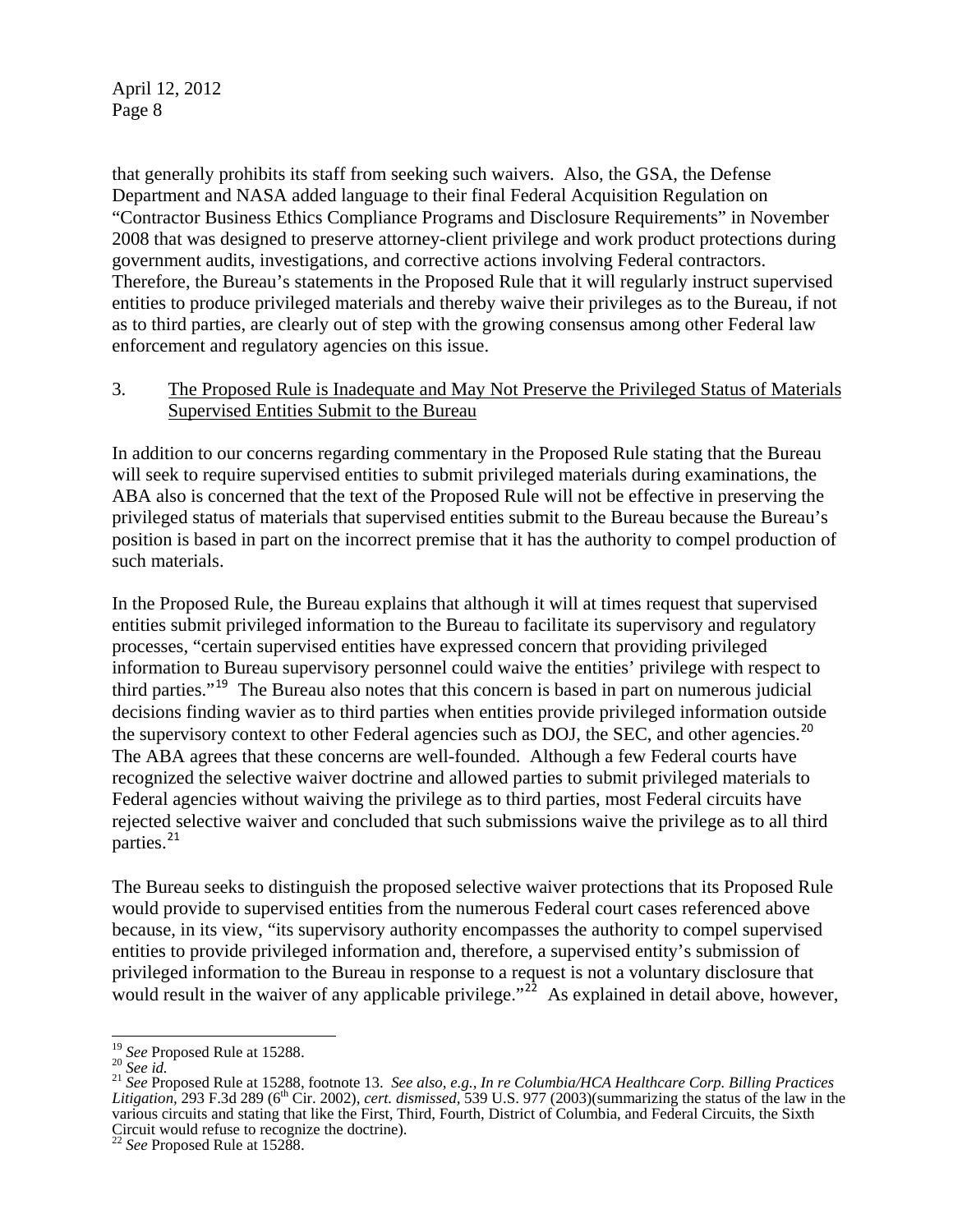is uncertain at best, serious questions exist as to whether the submission of privileged materials to the Bureau would truly "involuntary." As a result, the Proposed Rule may not be effective in protecting the privileged status of information submitted to the Bureau. neither the language of the Dodd-Frank Act nor any other Federal statute or appellate case law supports the Bureau's claim, and the enactment of 12 U.S.C.  $\S$  1828(x) casts further doubt on that claim. Therefore, because the Bureau's authority to compel the production of privileged material

wishes to preserve the privilege, it must treat the confidentiality of attorney-client communications to the Bureau until they have exhausted all the legal challenges and taken the other steps that the applicable case law suggests may be required to avoid waiving the privilege. Ironically, the adoption of the Bureau's Proposed Rule could cause, rather than discourage, litigation over the Bureau's alleged authority to require production of privileged materials. As the U.S. Circuit Court for the District of Columbia aptly stated in the *In re Sealed Case*, "[I]f a client like jewels—if not crown jewels."<sup>[23](#page-8-0)</sup> Many other courts have reached the same basic conclusion, explaining that it is the client's responsibility to zealously guard the privilege in order to prevent it from becoming waived.<sup>[24](#page-8-1)</sup> Furthermore, the responsibility to guard the privilege applies even when the documents are requested by the government via subpoena.<sup>[25](#page-8-2)</sup> Therefore, the Proposed Rule, if adopted, may have the unintended effect of encouraging costly litigation by many supervised and regulated entities that will be justifiably reluctant to produce privileged materials

discussed above if the Proposed Rule becomes final, many other entities will rely on the rule and produce privileged materials to the Bureau with the expectation that the privilege will not be waived as to third parties. While an uncertain privilege—as the Supreme Court stated in *Upjohn*—is little better than no privilege at all, the Bureau's Proposed Rule may be even worse, as it could create an illusion of certainty for many supervised and regulated entities. Although some diligent entities and their lawyers are likely to challenge the Bureau's demands for the submission of privileged materials as

— These routine submissions of privileged information by many supervised and regulated entities could result in the wholesale waiver of those entities' privileges, not just as to the Bureau but as to made freely by those entities based on the Bureau's assurances that it has the authority both to compel and protect the submissions and that they are "involuntary" despite the legal uncertainty all third parties. Third parties, in turn, could gain unfair access to a substantial amount of

<span id="page-8-0"></span> $\overline{a}$ <sup>23</sup> *See In re Sealed Case*, 877 F.2d 976, 980 (D.C. Cir. 1989) (holding that inadvertent disclosure can waive the privilege).

<span id="page-8-1"></span><sup>24</sup>*See e.g., In re Qwest Communications Int'l, Inc.*, 450 F.3d 1179, 1185 (10th Cir. 2006), *cert. denied,* 549 U.S. 1031 (2006) ("the confidentiality of communications covered by the privilege must be jealously guarded by the holder of the privilege lest it be waived").

<span id="page-8-2"></span><sup>&</sup>lt;sup>25</sup> See United States v. Philip Morris Inc., 212 F.R.D. 421, 425-426 (D.D.C. 2002) (tobacco companies waived privilege in making disclosures in response to congressional subpoena where they made no "more than a minimal effort to convince the Chairman and the Committee to recognize their privilege claims"); *see also* Edna Selan Epstein, 5 *The Attorney-Client Privilege and the Work-Product Doctrine*, 413 (ABA vol. 1 2007) ("[v]oluntary compliance with a subpoena, whether issued through judicial or some other governmental auspices, without fully exhausting attempts to defeat the subpoena or to pursue privilege claims vigorously, will generally be deemed a waiver"); *Westinghouse Electric Corp. v. Republic of the Philippines*, 951 F.2d 1414, 1427 n.14 (3d Cir. 1991) ("disclosure to the [Department of Justice]" was "voluntary even though it was prompted by a grand jury subpoena" because party did not "continue… to object to the subpoena and produce…the documents only after being ordered to do so…").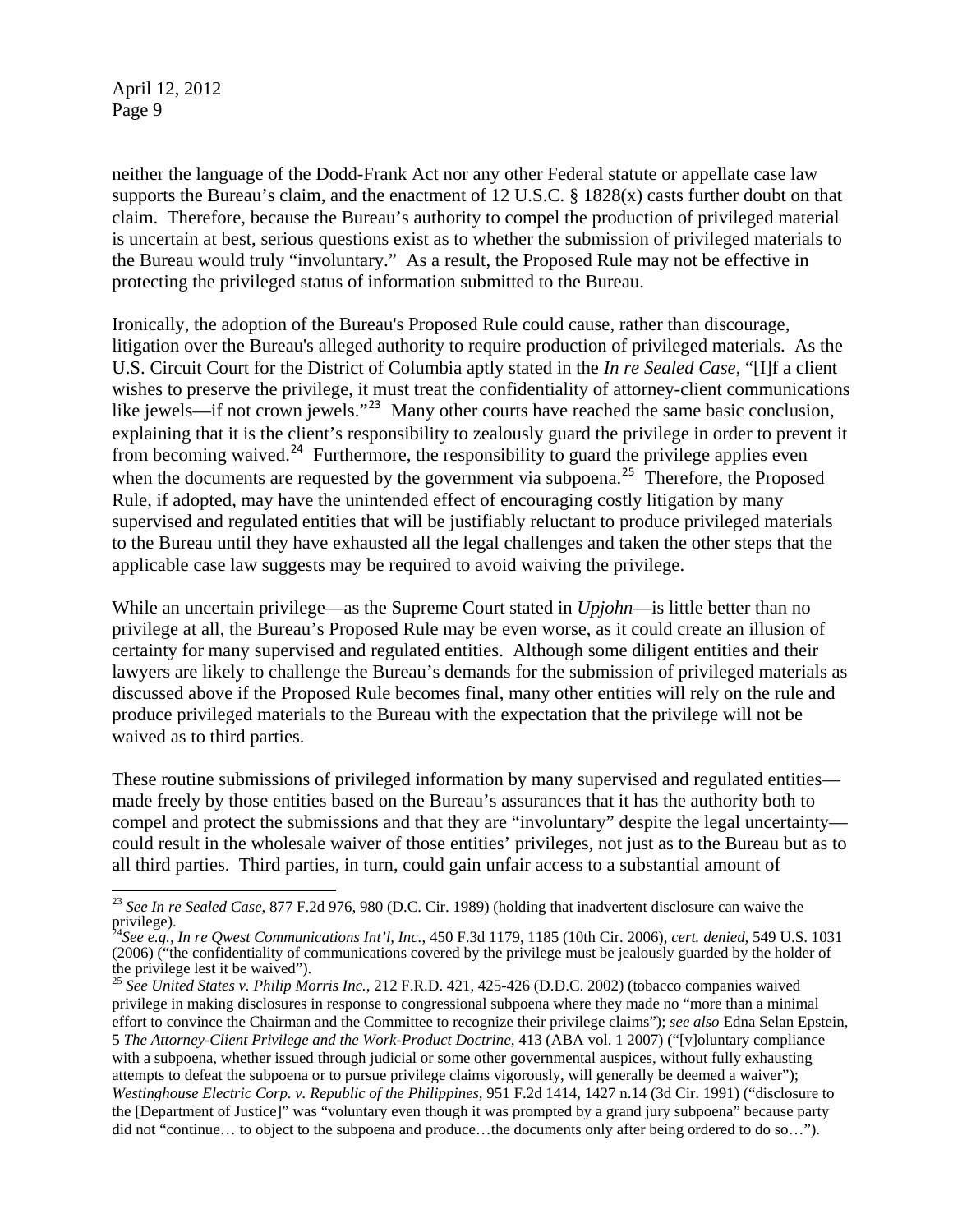those third parties and with any other parties who would then have the ability to successfully challenge any claim of privilege. privileged and confidential information, thereby significantly prejudicing the supervised or regulated entities and further undermining the privilege and the confidential lawyer-client relationship. These entities would be placed at an unfair disadvantage in future litigation with

### 4. Enactment of Federal Legislation is the Most Effective Way to Preserve the Privileged Status of Materials Provided to the Bureau

As the Bureau has noted in the Proposed Rule and as explained above, while Congress previously information to prudential regulators—and those regulators could share this information with other provisions contained in the National Credit Union Act and the Federal Deposit Insurance Act do provisions that apply to the submission of privileged information to the prudential regulators, State bank and credit union supervisors and foreign banking authorities in the course of their supervisory or regulatory processes."<sup>27</sup> enacted statutory provisions clarifying that banks and credit unions could provide privileged agencies—without waiving the privilege as to third parties, "the statutory selective waiver not explicitly apply to information submitted to the Bureau."<sup>[26](#page-9-0)</sup> The Bureau also has acknowledged that in its view the Proposed Rule "is substantively identical to the statutory

protected information from the institutions they supervise and share that information with certain and coordinated approach to the regulation of financial service providers. In addition, unlike the The ABA shares the Bureau's view that there should be a single, consistent standard for the treatment of privileged information submitted to all Federal agencies that supervise depository institutions, including the Bureau.<sup>[28](#page-9-1)</sup> Therefore, the ABA has endorsed bipartisan legislation, H.R. 4014,<sup>[29](#page-9-2)</sup> which would amend the Federal Deposit Insurance Act to clarify that the Bureau, like the Federal banking regulators currently listed in the statute, can receive privileged and work product other enumerated Federal agencies without waiving the privilege as to third parties.<sup>[30](#page-9-3)</sup> By amending existing statutory law, the proposed legislation would ensure an integrated, consistent

<span id="page-9-0"></span><sup>&</sup>lt;sup>26</sup> See Proposed Rule at 15288 and the ABA's previous explanation of 12 U.S.C. § 1828(x), *supra*, at pages 5-6. <sup>26</sup> See Proposed Rule at 15288 and the ABA's previous explanation of 12 U.S.C. § 1828(x), *supra*, at pages 5-6.<br><sup>27</sup> See Proposed Rule at 15287.<br><sup>28</sup> While the ABA has not taken a position on the underlying merits of th

<span id="page-9-1"></span> $1828(x)$  or the broader concept of "selective waiver" that allows an entity to submit privileged materials to agencies without waiving the privilege as to third parties, Section  $1828(x)$  is a well-established provision of Federal banking law. Therefore, to the extent that the protections of this Section apply to the Federal banking agencies, the ABA strongly believes that they should also apply to the Bureau.

<span id="page-9-2"></span> $^{29}$  The ABA's letter to House leaders endorsing H.R. 4014 and urging its prompt passage is available at [http://www.americanbar.org/content/dam/aba/administrative/government\\_affairs\\_office/2012feb21\\_attyclientprivissu](http://www.americanbar.org/content/dam/aba/administrative/government_affairs_office/2012feb21_attyclientprivissue_l.authcheckdam.pdf) e Lauthcheckdam.pdf. The similar ABA letter to the Senate endorsing an identical bill, S. 2099, is available at: [http://www.americanbar.org/content/dam/aba/administrative/government\\_affairs\\_office/2012feb21\\_cfpbprivissue\\_l.a](http://www.americanbar.org/content/dam/aba/administrative/government_affairs_office/2012feb21_cfpbprivissue_l.authcheckdam.pdf) [uthcheckdam.pdf](http://www.americanbar.org/content/dam/aba/administrative/government_affairs_office/2012feb21_cfpbprivissue_l.authcheckdam.pdf)

<span id="page-9-3"></span> $\overline{1}$  Although H.R. 4014 would amend 12 U.S.C. §§ 1828(x) and 1821(t) to clarify that the Bureau, like the prudential regulators, can receive privileged information and then share it with *Federal* agencies listed in the statute without waiving the privilege as to third parties, neither the statute nor the bill state that the Bureau or the other regulators can share the information with *State* entities without waiving the privilege. As a result, the Bureau's assurances—stated in its Bulletin 12-01 issued on January 4, 2012—that it would "share confidential supervisory information with…State Attorneys General, only in very limited circumstances…" are inadequate because any sharing of privileged information with state authorities risks waiving the privilege as to third parties. Therefore, the Bureau should clarify that it will not share privileged information it receives with any other agency not expressly covered by 12 U.S.C. § 1821(t).